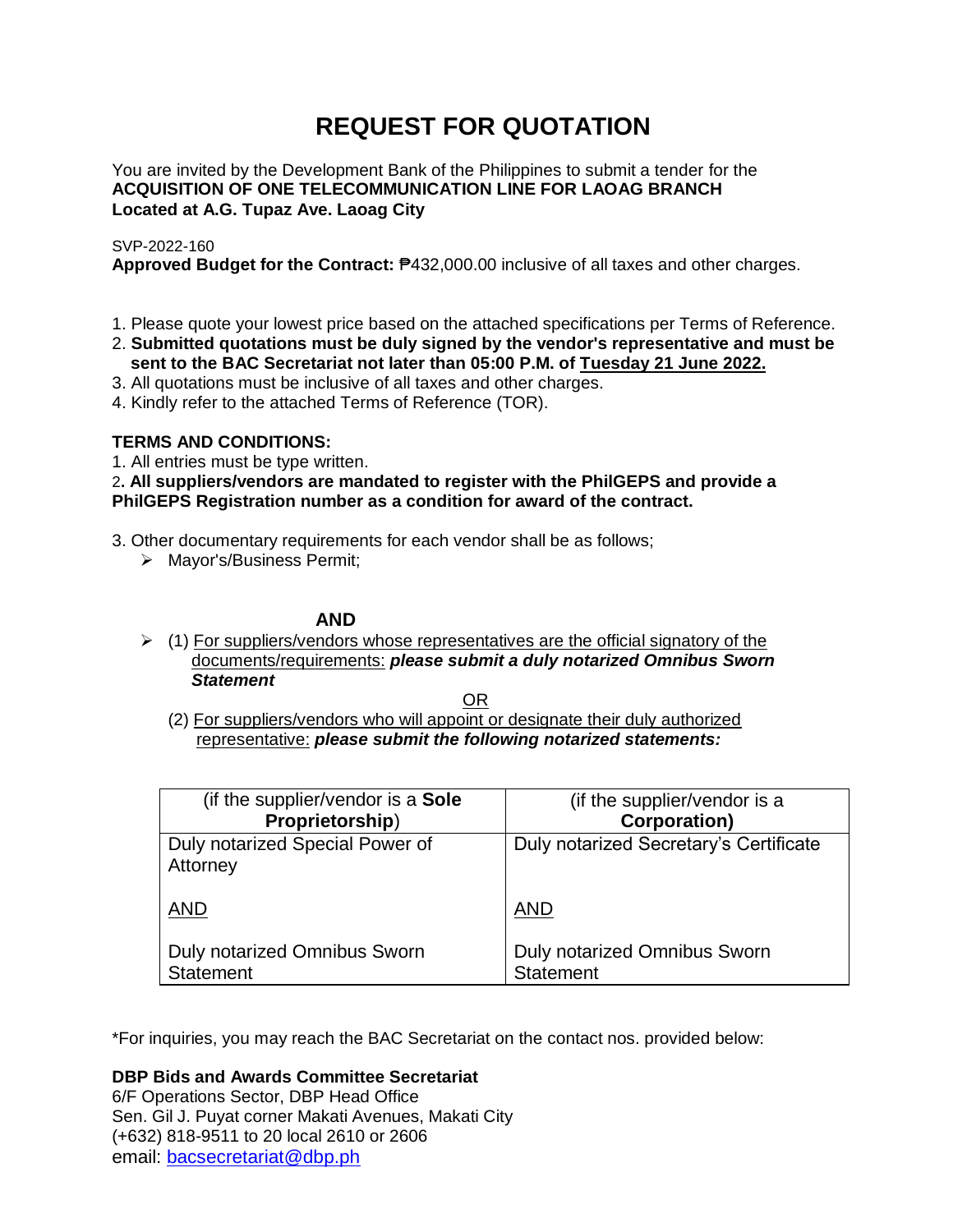#### **Annex A**

#### ACQUISITION OF NEW, ADDITIONAL AND/OR REPLACEMENT TELECOMMUNICATION LINE/CONNECTIVITY SERVICE FOR THE DEVELOPMENT BANK OF THE PHILIPPINES (DBP)-**LAOAG BRANCH**  $\sim$

#### APPROVED BUDGET FOR THE CONTRACT: Php 432,000

## **TECHNICAL SPECIFICATIONS**

#### A. BACKGROUND

The telecommunication connectivity service (line) is for the connection of DBP online systems, services and facilities in any of the following DBP remote sites:

A.1. Branch Office, including:

A.1.a. Lending Center

- A.1.b. Cash Center
- A.1.c. Branch-Lite Unit
- A.2. Automated Teller Machine (ATM)

#### **B. OBJECTIVE**

To acquire stable, reliable and secure telecommunication connectivity/line service to link DBP remote sites to the Head Office from an authorized and qualified telecommunication service provider (Telco).

## C. COVERAGE OF THE CONTRACT

The contract will be for a one (1) year period starting from date of acceptance of service with the option for automatic renewal.

#### D. MINIMUM SPECIFICATIONS

- D.1. Connectivity/Line Service Availability
	- > The minimum availability of service is 99.6%.
- D.2. Connectivity/Line Specifications
- D.2.a. Branch Office ☑
	- D.2.a.i. Wired MPLS/VPN, Radio Last Mile with minimum of 10 Mbps handwidth
	- D.2.a.ii. Inclusive network equipment, such as router and or router/modem, must not be on End-of-Life/End-of-Support status within the contract period
	- D.2.a.iii. Router must support GRE/mGRE tunneling and IP Security (ex. dynamic VPN) and SNMP
	- D.2.a.iv. DBP shall have the full access of the router
	- D.2.a.v. Provide near real time and historical link monitoring

## D.2.b. ATM - Wired

- D.2.b.i. VPN connection at least 128 Kbps via MPLS
- D.2.b.ii. Inclusive network equipment, such as router and or router/modem, must not be on End-of-Life/End-of-Support status within the contract period
- D.2.b.iii. Support GRE tunneling and SNMP
- D.2.b.iv. Provide near real time and historical link monitoring

Page 1 of 4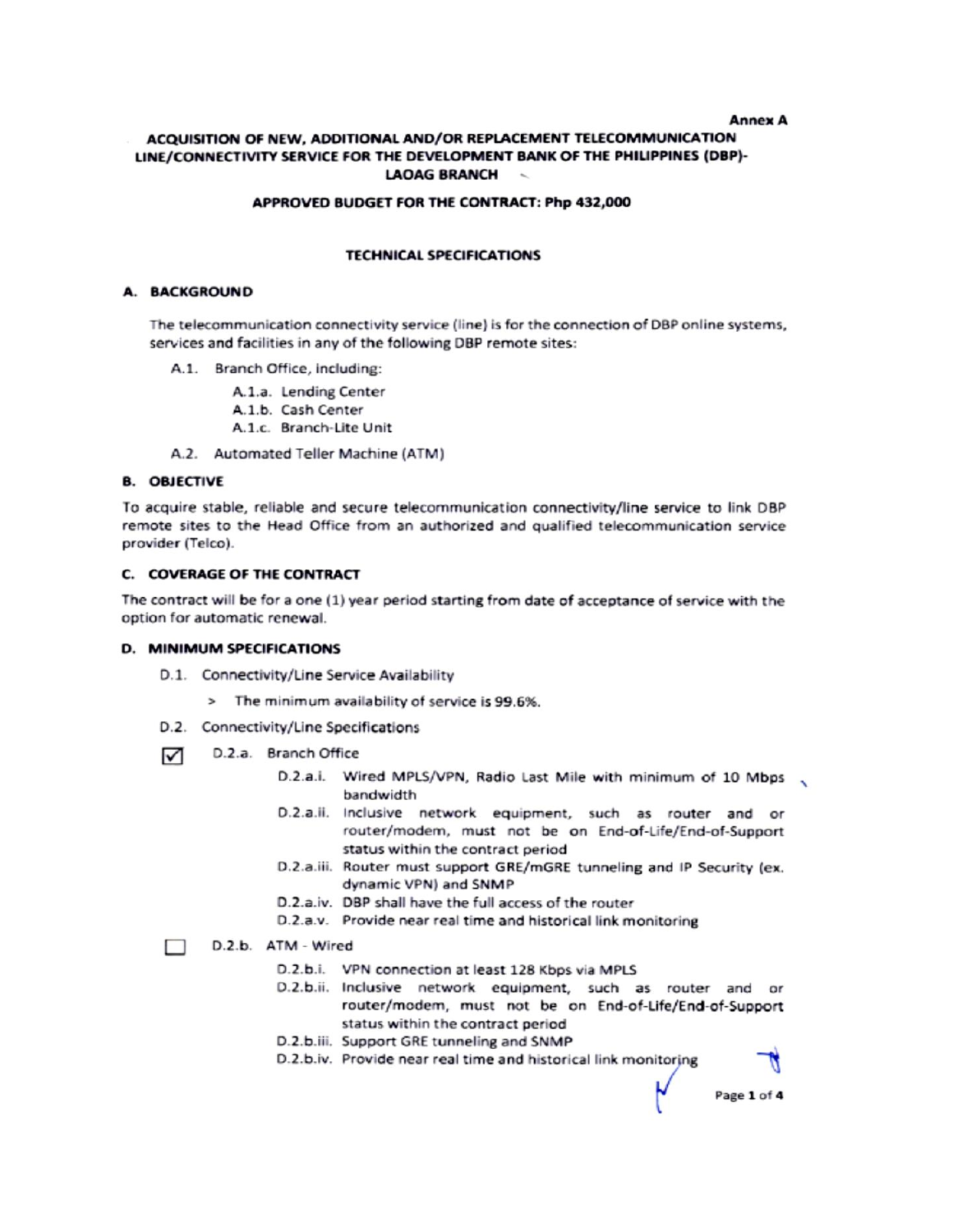ACQUISITION OF NEW, ADDITIONAL AND JOR REPLACEMENT OF TELECOMMUNICATION. LINE/ CONNECTIVITY SERVICE FOR THE DEVELOPMENT BANK OF THE PHILIPPINES (DBP)

- $\Box$  D.2.c. ATM Wireless
	- D.2.c.i. Provide data transmission function by public GPRS/ GSM network or higher
	- D.2.a.vii. Inclusive network equipment, such as router and or router/modem, must not be on End-of-Life/End-of-Support status within the contract period
	- D.2.c.ii. Support GRE Tunneling and SNMP
	- D.2.c.iii. Provide GUI access for local and remote management
	- D.2.c.iv. Operate at -30~+75°C temperature
	- D.2.c.v. Has LED status indication
	- D.2.c.vi. Support RJ45 console port
	- D.2.c.vii. Include: 1 power cord, 2 antennas, 1 console cable, 1 set documentation
	- D.2.c.viii. Provide near real time and historical link monitoring.
	- D.2.c.ix. Meet the average latency requirement of not greater than 200ms measured using the Ping utility or any similar mobile applications
	- D.2.c.x. Meet signal requirement of not less than 2 bars measured using mobile or similar devices capable of said measurement
	- D.2.c.xi. DBP shall have full access to the Modem/Router
- D.3. Support Services and Incident Management
	- D.3.a. The Telco shall provide 24 x 7 onsite, telephone and email support. For every service unavailability/downtime reported, the response time shall be within thirty (30) minutes.
	- D.3.b. Upon the occurrence of service unavailability/downtime, the Telco shall:
		- D.3.b.i. Conduct problem isolation/resolution and link restoration activities
		- D.3.b.ii. Notification via electronic mail (E-mail) and telephone within one (1) hour of the occurrence
		- D.3.b.iii. Minimum of twice a day status report to DBP via E-Mail
		- D.3.b.iv. Estimated time of arrival (ETA) if onsite activities required
		- D.3.b.v. Estimated time of resolution (ETR)
		- D.3.b.vi. Root cause
		- D.3.b.vii. Comply with DBP policies on security and confidentiality during support services.
	- D.3.c. The Telco shall submit an incident report stating the reason/s for the outage and detailing the steps undertaken to resolve a particular problem upon DBP's request.
- D.4. Service Performance Review
	- > The Telco shall conduct a performance review session at least once every quarter of a year

## E. TELECOMMUNICATION CONNECTIVITY/LINE REQUIREMENT CLASSIFICATION

The primary objective of the following provisions is to have multiple Telcos per site, providing service redundancy, high availability and avoiding single point of failure.

- **College** E.1. New Telecommunication Line Requirement
	- E.1.a. Covered Sites

Page 2 of 4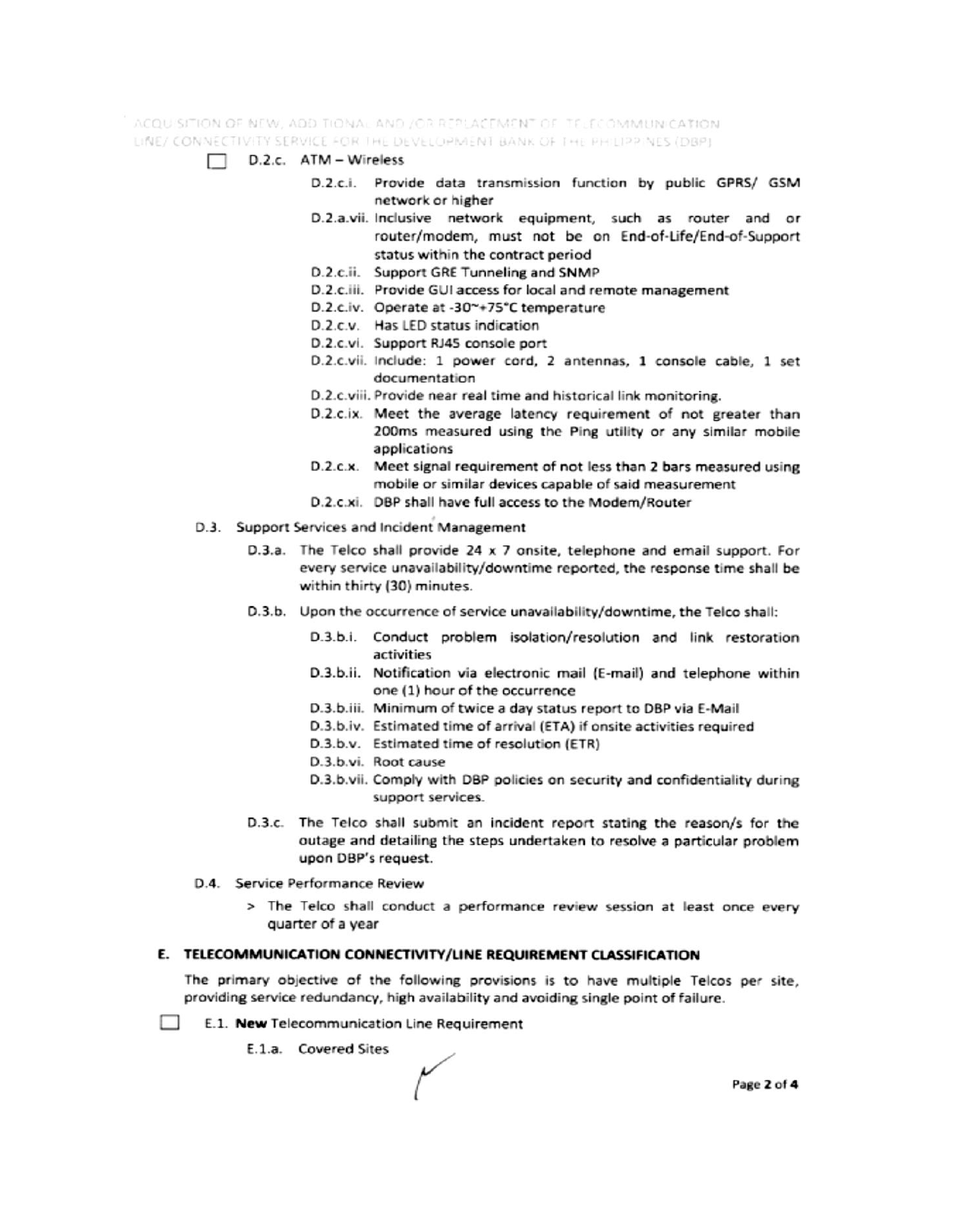ACQUISITION OF NEW, ADDITIONAL AND /OR REPLACEMENT OF TELECOMMUNICATION LINE/ CONNECTIVITY SERVICE FOR THE DEVELOPMENT BANK OF THE PHILIPPINES (DBP)

#### > New remotes sites

#### E.1.b. Telco Selection Criteria

- > Telecommunication Line for Branch Office
	- E.1.b.i. Two (2) different Telcos (Telco A and Telco B) shall be selected
	- E.1.b.ii. Telco A is the lowest (winning) provider
	- E.1.b.iii. Telco B is the second lowest provider
- > Telecommunication Line for Additional ATM Facility of a Branch Office
	- E.1.b.iv. The Telco must be different from the one which has the majority or most of the telecommunication connectivity services provided for the ATM/s of that Branch Office

#### E.2. Additional Telecommunication Line Requirement

- E.2.a. Covered Sites
	- > For existing sites with existing telecommunication line/s
- E.2.b. Telco Exception
	- > The Telco/s of the existing line/s servicing the site shall not be invited and will not be allowed to participate

## √ E.3. Replacement Telecommunication Line Requirement

- E.3.a. Covered Sites
	- > For existing sites with existing telecommunication line/s
- E.3.b. Telco Exception
	- E.3.b.i. For Telco Redundancy Replacement
		- > The Telco of the existing line/s servicing the site including the one to be replaced shall not be invited and will not be allowed to participate
	- E.3.b.ii. Replacement for the Purpose of Telecommunication Line Capacity (Bandwidth) Upgrade
		- > The Telco of the other existing line/s servicing the site (i.e., other than the one to be replaced) shall not be invited and will not be allowed to participate
	- E.3.b.iii. For Wireless to Wired Facility Replacement
		- > The Telco of the other existing line/s servicing the site (i.e., other than the one to be replaced) shall not be invited and will not be allowed to participate

# F. DISCONTINUANCE OF SERVICE

DBP can opt to discontinue the service within the contract period without pre-termination fee/s, if the Telco provider fails to meet the required minimum availability of service, specified in item D.1, for three (3) consecutive months (3-strike rule)

#### **G. PAYMENT**

The payment shall be in a monthly basis every after the service acceptance.

Ν Page 3 of 4